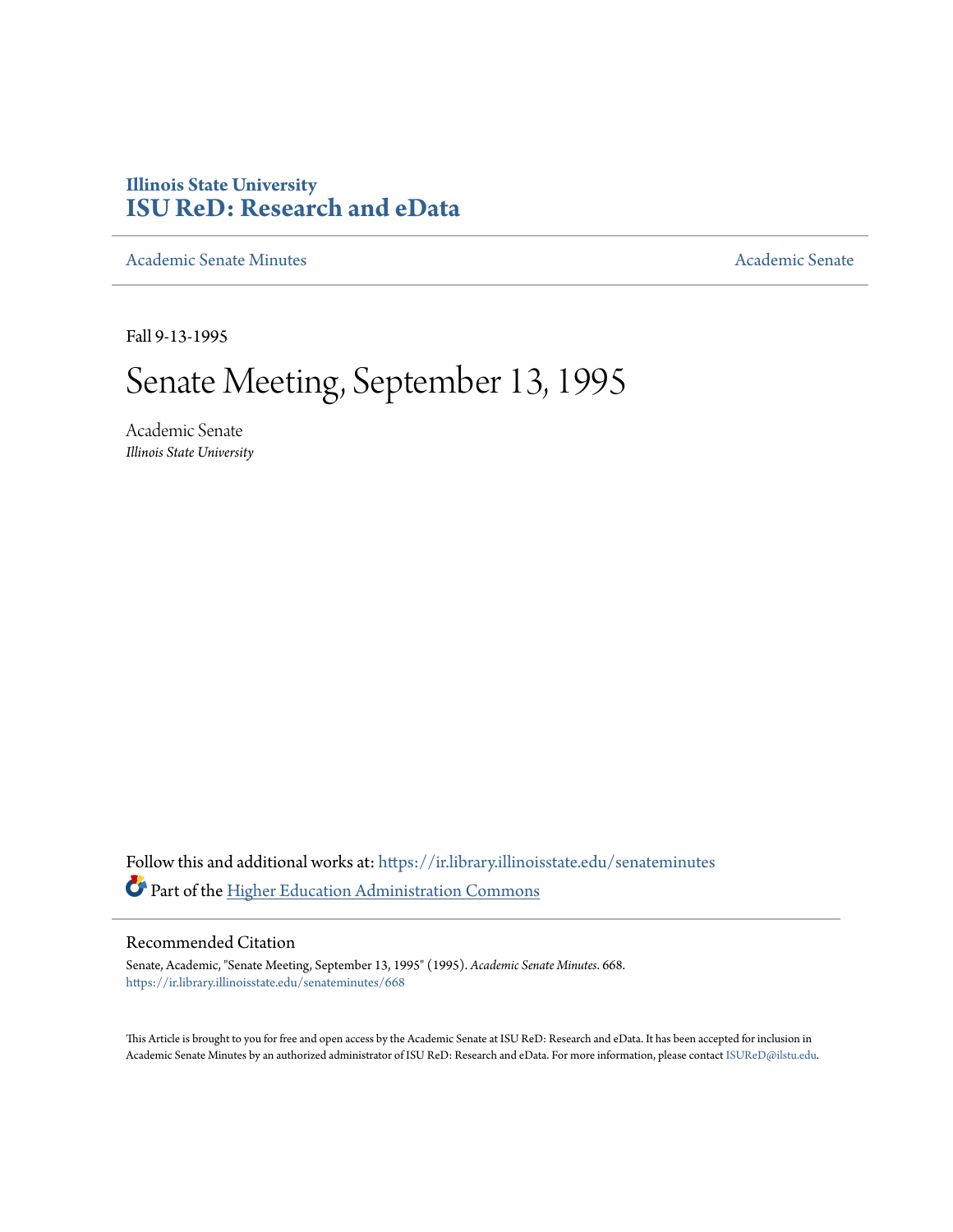#### **ACADEMIC SENATE AGENDA**  TIME: 7 p.m., Wednesday, September 13, 1995 PLACE: **CVA, Room 149**

Call to Order

Roll Call

Approval of Minutes of August 30, 1995

Chairperson's Remarks

Vice Chairperson's Remarks

Student Government Association President's Remarks

Administrators' Remarks

SPECIAL TOPIC: "The University College" (Presentation by Dr. Alan Dillingham, Dean of Undergraduate Instruction, and Provost John Urice.)

Action Items:

- 1. Approval of Academic Senate meeting calendar for Spring 1996
- 2. Approval of Rules Committee recommendations for faculty appointments to external committees
- 3. Election of two faculty senators to the Academic Planning Committee

Information Items:

- 1. FY96 Enhancement Funds (President Strand, Provost Urice This item will not move to Action Item status. It is merely informational for the entire Senate.)
- 2. Administrative Affairs Committee presentation of 1997-98 Academic Calendar

Communications

Committee Reports

Adjournment

*Meetings of the Academic Senate are open to members of the University Community. Persons attending the meeting may participate in discussions with the consent of the Senate. Persons desiring to bring items to the attention of the Senate may do* so *by contacting any member of the Senate.* 



•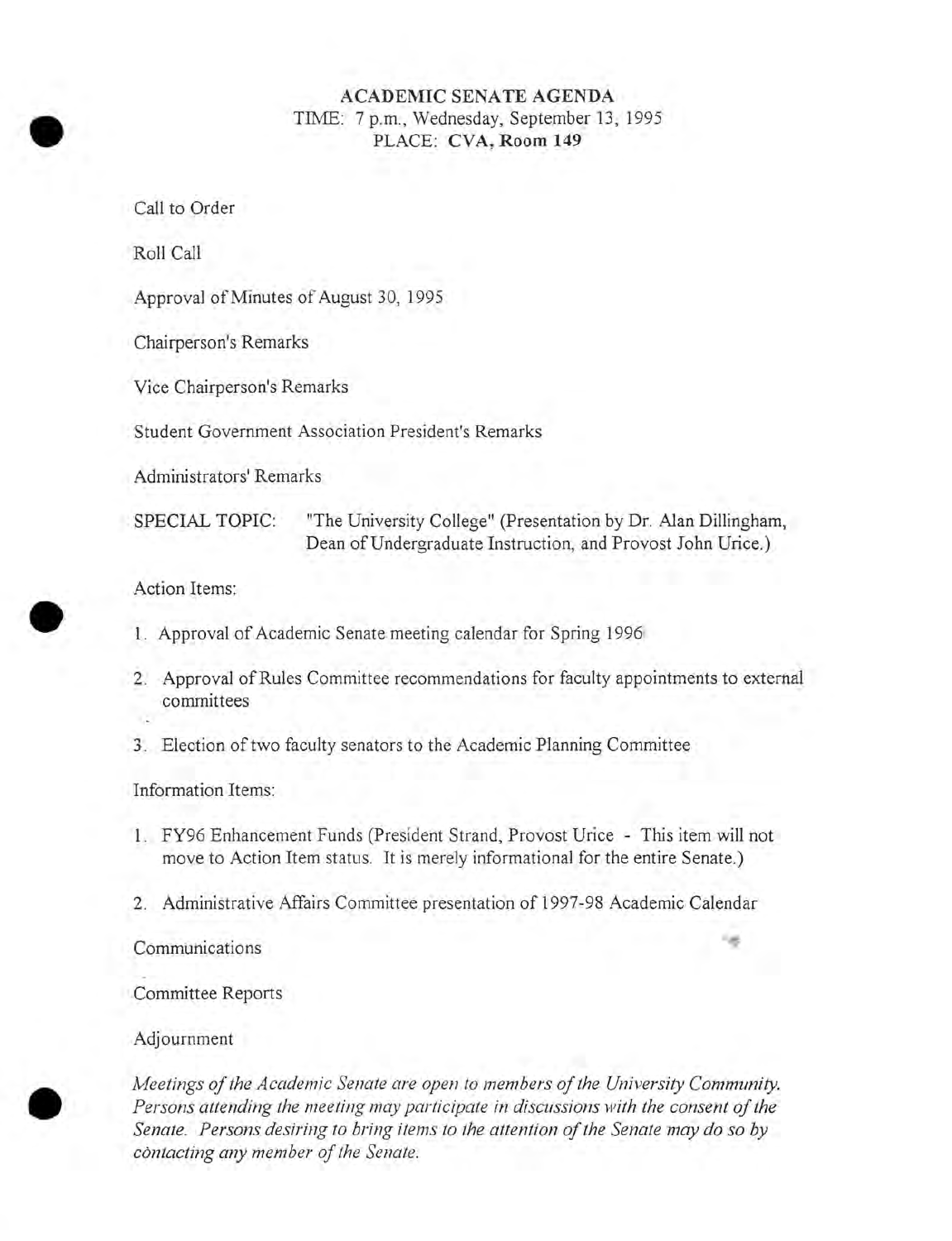#### ACADEMIC SENATE MINUTES (Not Approved by the Academic Senate)

# • September 13, 1995

Volume XXVII, No. 2

#### Call to Order

The meeting was called to order at 7: 12 p.m. by Chair Len Schmaltz. Secretary Jan Cook called the roll and declared a quorum present.

#### Seating of New Senators

Senator Schmaltz introduced new senators Cesar Madrigal, Social Work and Jim Thompson, Specialized Educational Development.

#### Approval of Minutes

Motion XXVVII-8 to approve the Minutes of August 30, 1995 by Miller (second, Schultz) carried on a voice vote.

#### Chairperson's Remarks

• Chair Len Schmaltz announced that a short Executive Committee meeting would be held immediately after the Senate meeting. The Faculty Caucus that had been scheduled for September 20 was rescheduled for September 27 at 6 p.m. in the Redbird Room, Bone Student Center. Each of the senators received ballots and vitae for nominees for the Pilot Implementation Committee and the Athletic Council.

#### Vice Chairperson's Remarks

Vice Chair Chris Harrison announced applications are being accepted for student seats on Academic Senate external committees. Any student interested in being on one of the external committees should fill out an application and return it to the Academic Senate office by September 29.

#### Student Government Association President's Remarks

Student Government Association President Chris Jenkins commented on recent efforts to impeach the SGA President and the petition to recall him as SGA President.

#### Administrators' Remarks

,

President Strand reported that he recently met with the Illinois Board of Higher Education (IBHE). He encouraged the Academic Senators to keep informed of the IBHE's activities. The next Board of Regents (BOR) meeting is being held at Northern Illinois University; FY97 budget recommendations for ISU would be discussed. The last meeting of the BOR, scheduled to be held at ISU, will probably be moved to Springfield.

Provost Urice reported on current enrollment figures.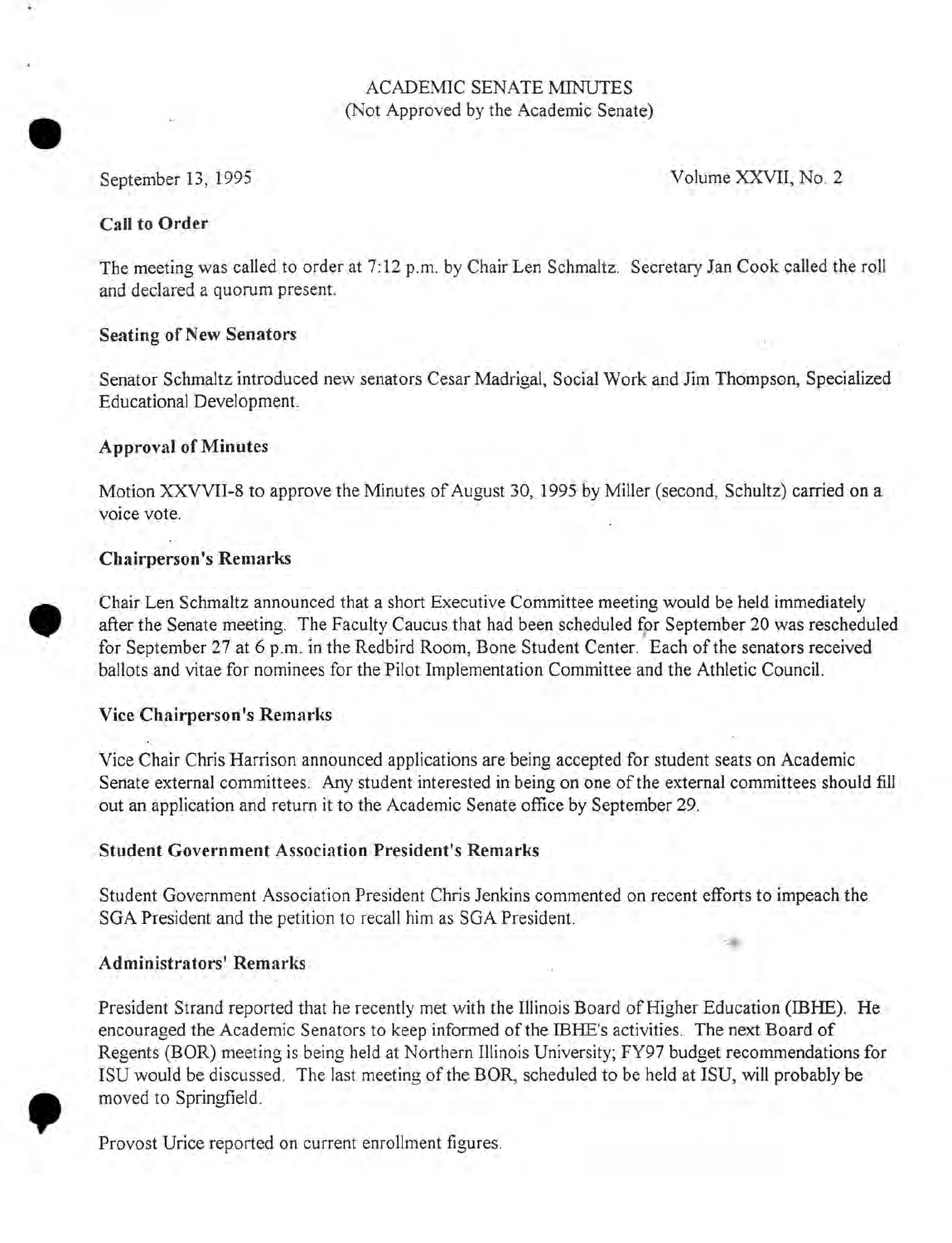Vice President Gurowitz reported on student housing and the status of supplemental housing. All of the female students have been assigned to permanent housing, and there are 41 male students living in lounges in Wilkins Hall and Wright Hall. He also gave an update on the search for the Director of the Student Judicial Office position.

•

2

Vice President Taylor reported that he had met with the Academic Senate Budget Committee to discuss FY97 budget requests.

#### **SPECIAL TOPIC**

Provost John Urice and Dr. Alan Dillingham, Dean of Undergraduate Instruction, gave a presentation on "The University College." (Attachment - *University College Proposal, Executive Summary)* 

Discussion and questions from the senators followed the presentation. Visitors present were encouraged to take part in the discussion.

#### **Action Items:**

1. Approval of Academic Senate meeting calendar for Spring 1996

Senator Borg requested the Executive Meeting scheduled for March 11 (during Spring Break) be • rescheduled on a day to be decided on by the Executive Committee and announced later. Motion XXVII-9 by Johnson to approve the calendar as amended carried on a voice vote.

2. Approval of Rules Committee recommendations for faculty appointments to external committees

Motion XXVII-10 by Senator McCaw to approve the Rules Committee recommendations for faculty appointments to committees carried on a voice vote. Appointments are as follows:

**Academic Standards**  Robert Stefl (ART)

**Council on Teacher Education**  Ken Jerich (C&I)

**Council on University Studies**  Martha Power (FCS) Pam Wheeler (SED)

**Economic Well Being**  Jim Thompson (SED) Linda. Cummins (SWK) . Linda Cummins (SWK)<br>John Briggs (SED)<br>
• Prince Contains (SWK)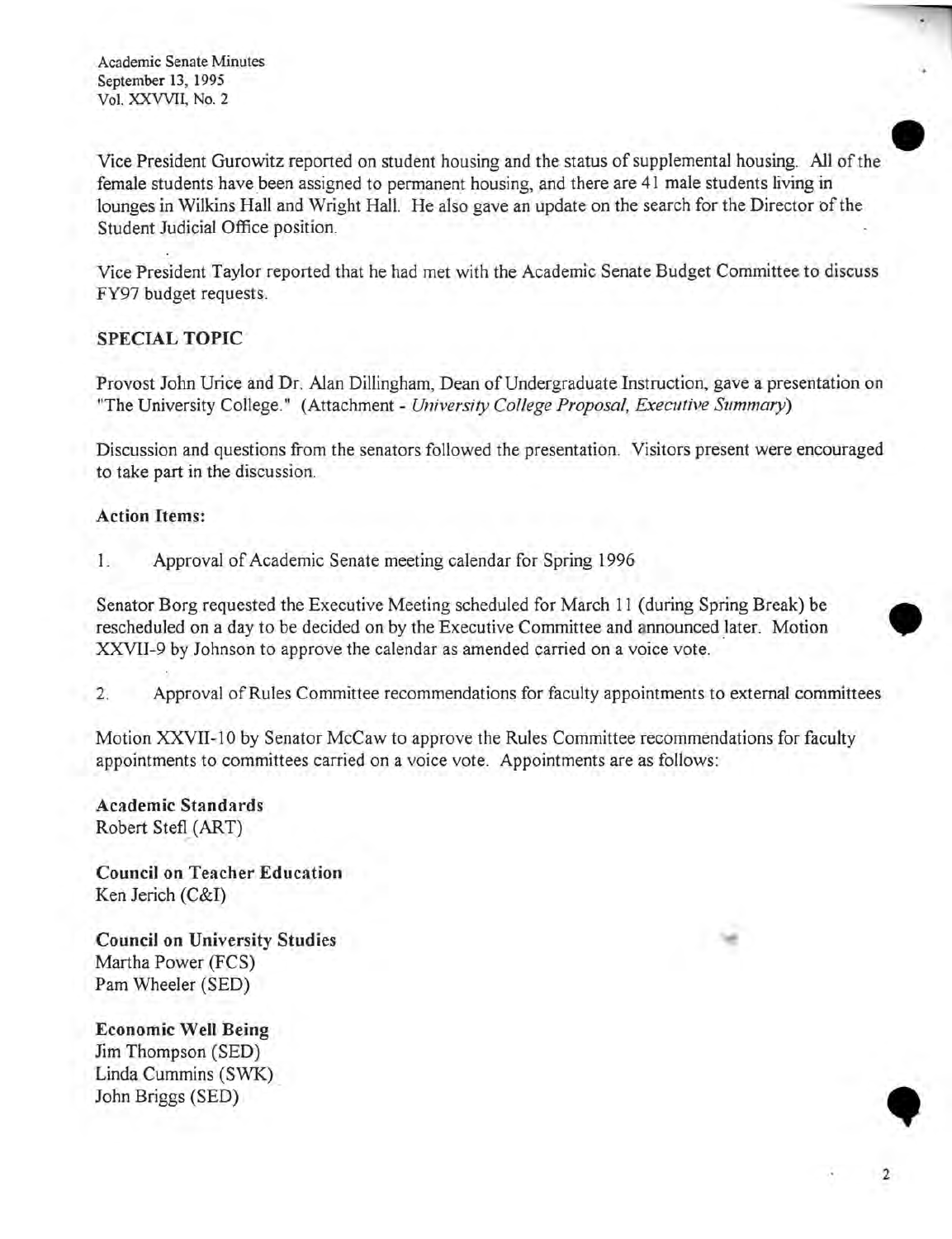

**Faculty Elections** Farzaneh Fazel (MQM)

Honors Council Wilma Miller (SED) Nweze Nnakwe (FCS) Robert Preston (BSC) Doug Turco (HPR)

Library Committee Nancy Duran (Milner)

Reinstatement Committee Masoud Hemmasi (BUS) Scott Rankin (ART)

Student Center Auditorium Programming Board Calvin McLean (THE) Roger Riley (HPER) - Alternate



SCERB Joe Solberg (FIL) David Tucker (SED) - Alternate

SCERB Student Grievance Panel Nancy Chapman (HPR) Eric Johnson (GEO)

University Forum Committee Tom Gerschick (SOC)

University Curriculum Committee Wayne Lockwood (IT) - CAST John McCarthy (EAF) - Education B. Clark (PHY) - Arts & Sciences Han B. Kang (FIL) - Business

 $\bullet$ SCERB University Hearing Panel Maribeth Lartz (SED)<br>Frank Lewis (C&I) Nancy Lind (POS) Richard Payne (POS) Dwaine Goodwin (HPER) Deb Gentry (HEC) Ryan Brown (IT) . John Walker (ART)



I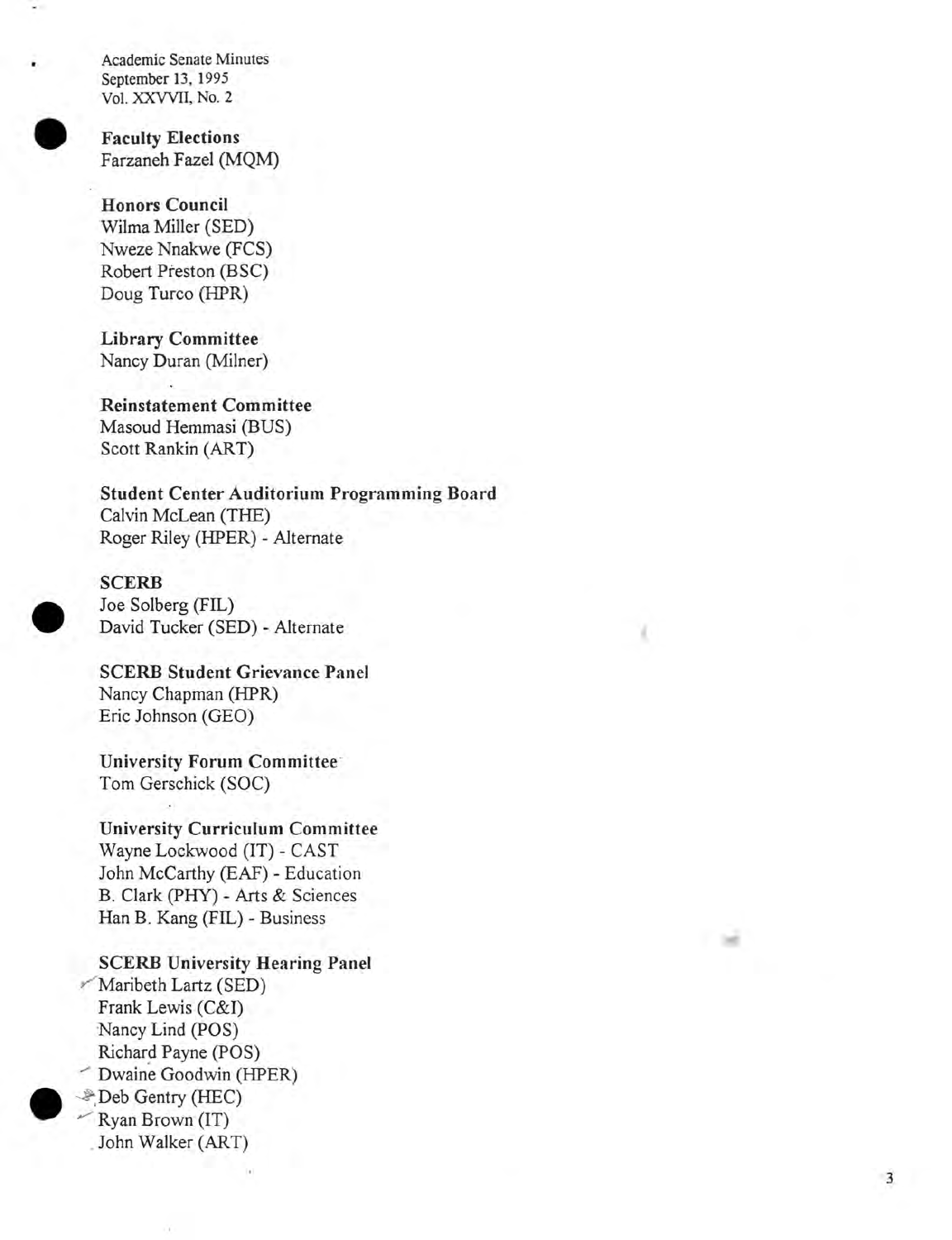Barbara Nourie (C&I)

- Mike Plantholt (MAT)
- Lemuel Watson (EAF) Ron Rosati (AGR)
- Beth Lamoureux (COM)
- Katherine McLennan (THE)
- $-K$ . G. Jinadasa (MAT)
- ~Paul Holsinger (HIS)
- Bob Bradley (POS)
- Mary Cluskey (COM)<br>Stephanie Amster (ART)
- 

Vidette Publication Board Kevin Celuch (MKT)

#### Election of Faculty Members to Athletic Council

Athletic Council members elected: Gary Klass, Political Science

Beth Verner, HPER Eddie Glenn, SED

#### Election of Faculty Member to Pilot Implementation Committee

Pilot Implementation Committee member elected: Jamal Nassar

Political Science

I

3. Election of two faculty senators to the Academic Planning Committee

Motion XXVII-II by Senator Weber (second, Newby) to elect Senator Ken Jerich (College of Education) and Senator Paul Borg (College of Fine Arts) to the Academic Planning Committee (recommendation by Senator Walker, Chair of Academic Affairs Committee) carried on a voice vote.

#### Information Items:

1. FY96 Enhancement Funds (This item will not move to Action Item status.)

President Strand and Provost Urice reported on FY96 funds, distribution of hree quarters of a million dollars as part of FY96 budget process to address priorities in the academic area. Discussion and questions from the senators followed.

2. Presentation of 1997-98 Academic Calendar (Administrative Affairs Committee)

.' Senator Johnson, Chair of the Administrative Affairs Committee, presented the 1997-98 Academic Calendar. Discussion about the calendar followed. Anyone with questions or • suggestions regarding the calendar should contact Senator Johnson. It is hoped that approval of the calendar will appear as an action item at the next Senate meeting (September 27).

•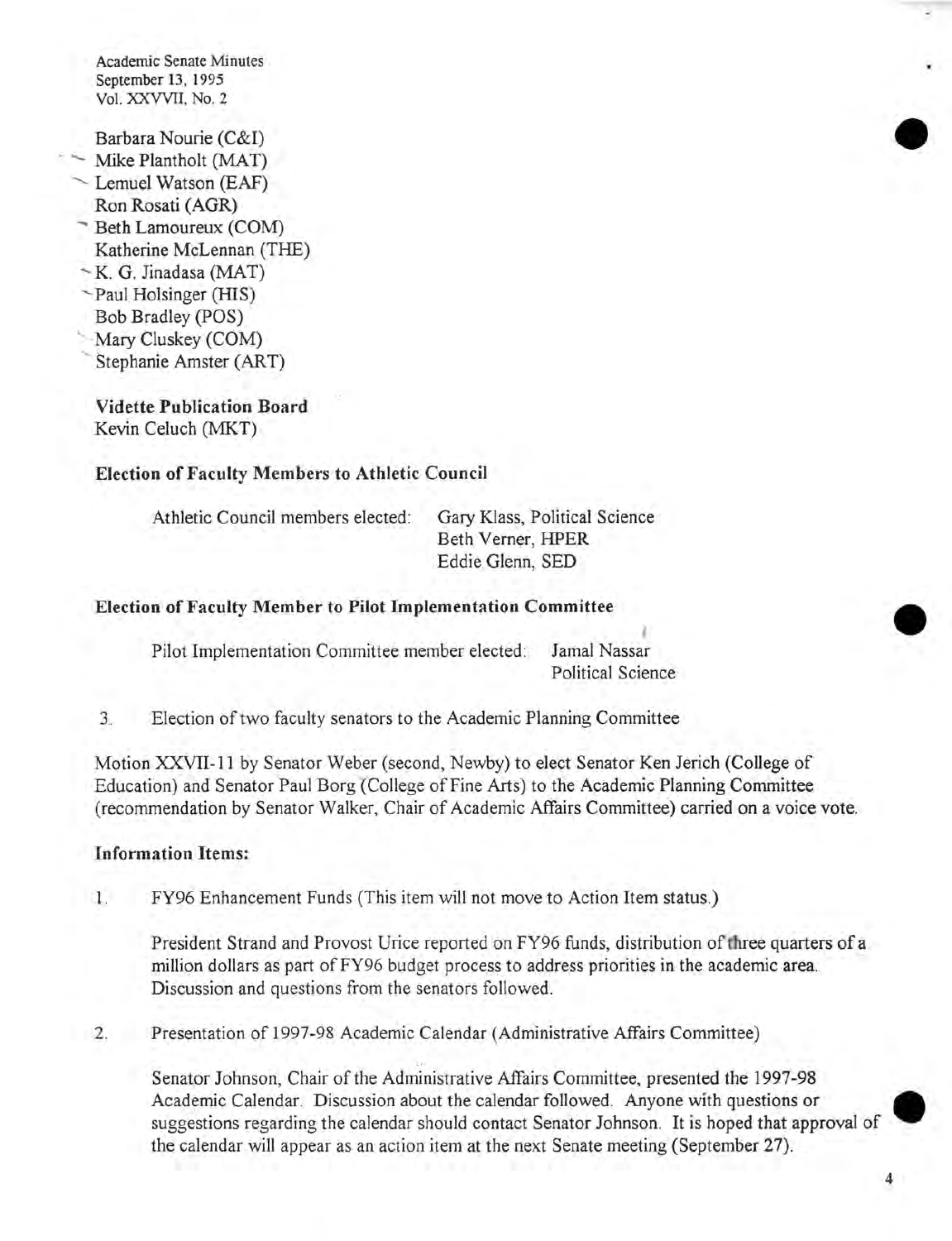#### **Communications**

1. President Strand responded to two items of faculty concern that had been communicated to him through Senator McCaw: 1) Travel agent - Senator Taylor responded that, in general, the idea of an ISU travel agent had been accepted, and the system reduces travel costs. An external audit of the company could be done; also, each traveler could be given a customer satisfaction survey. 2) Earlier receipt of computerized class lists - Dr. Alan Dillingham responded it would be possible to supply faculty with class lists earlier than the third week of classes. Currently, enrollment information is downloaded after the tenth day of classes; it could be done after the first day, making it possible for faculty to revise their lists themselves.

#### **Committee Reports**

Academic Affairs Committee Senator Walker reported that this committee has its meetings every Monday at 1 p.m. The main topic of discussion at the next meeting will be the concept of a Reading Day. The committee has met with President Strand to discuss the Compucard fee system. Senator Strand said the Compucard fee plan (proposal to make it part of the total funding package for ISU) is ready to be taken to the Board of Regents. Discussion on the proposal for the new Compucard fee system followed.

Administrative Affairs Committee Senator Johnson asked that any suggestions regarding the 1997-98 Academic Calendar be sent to him.

• Budget Committee Senator Weber reported that the committee met with Vice President Chuck Taylor last Thursday and before tonight's Senate meeting.

Faculty Affairs Committee No report.

Rules Committee Senator McCaw reported the committee hopes to present as an action item at the next Senate meeting guidelines for the selection of a Faculty Representative to the ISU Foundation.

Student Affairs Committee No report.

Motion XXVII-12 by Weber to adjourn carried on a voice vote.

The meeting adjourned at 9:45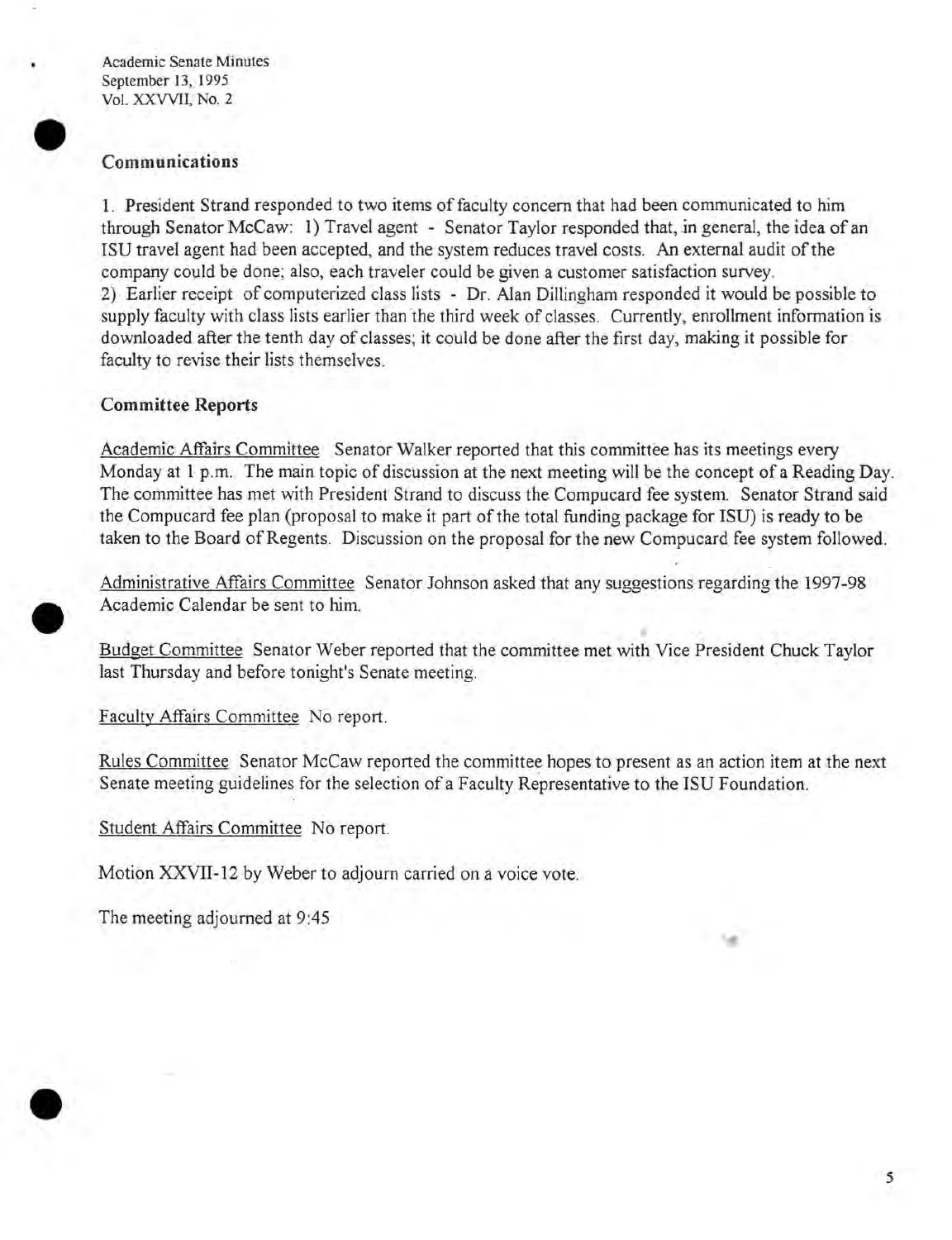#### UNIVERSITY COLLEGE PROPOSAL

#### EXECUTIVE SUMMARY September 13, 1995

Illinois State University's comprehensive goal of offering a superior undergraduate education requires that both academic and out-of-class experiences provide exceptional learning opportunities . The proposal to establish "University College" flows naturally from this goal. Through University College, students' initial academic experiences will be enhanced, thereby improving both student academic success and graduation rates.

A great deal of evidence prompts the University to improve the undergraduate educational experience. This . process is dynamic and virtually never-ending. Compared to similar universities, Illinois State's retention and graduation rates are only average , and do not reflect the campus' quality nor its commitment to students:

- Approximately 25 percent of freshmen do not continue to the sophomore year.
- Approximately 25 percent of first semester freshmen and transfer students are placed on academic probation after the first semester.
- Approximately 55 percent of freshmen cohorts graduate within six years.

The University currently offers many excellent programs and services for students. However, the extant University administrative structure is neither optimally efficient nor as effective as possible in addressing the unique needs of new students and those without a declared major. Thus, the campus can and should do more to assist students and increase academic success among new and general student cohorts·. Based on models at other universities and a comprehensive internal study, the establishmeht of University College has the potential to improve student academic success .

"University College" is a term used nationally in *Portals of Entry: University Colleges and Undergraduate Divisions*, a reference source used by the planning committee. As envisioned for Illinois State, the University College would be an *administrative not academic* entity. As such, it would offer a range of related and complementary student services, but would not have its own:

• faculty

•

•

- curriculum
- courses.

Further, although used for this purpose at other universities, University College would not "house" the general education program. .

University College would be created by reconfiguring existing units and programs to improve communication and cooperation. By creating a more synergistic structure, the effectiveness and efficiency of academic support services· should be improved. Additionalfy, University College will provide an academic home for new students and those without declared majors. Five units, Academic Advisement, University Center for Learning Assistance, High Potential Students Program, Minority Professional Opportunities Program and Student Support Services, would be combined with programs and services offered by other units, including Orientation (from Student Affairs) and Preview (Admissions), to constitute University College. This unit will be led by a new Associate Dean of Undergraduate Studies whose title will be Director, University College. The Director will report to the Dean of Undergraduate Studies.

University College will be established effective July 1, 1996. During the fall semester 1995, a national search will be conducted for the director, who will be employed at Illinois State early in- 1996. During the spring semester, the detailed administrative changes necessary to bring University College "on line" in the new fiscal year will be implemented. It is anticipated that no new-positions or funds will be needed for the creation of University College from these existing units.

University College and its programs will be evaluated in several ways. Unit leadership will be assessed annually using evaluation methods presently employed for university administrative professionals. Programs will be evaluated using institution-wide measures of student academic performance and persistence. Programs will also be evaluated against specific objectives established for the units, employing assessment strategies appropriate to the programs and unit objectives .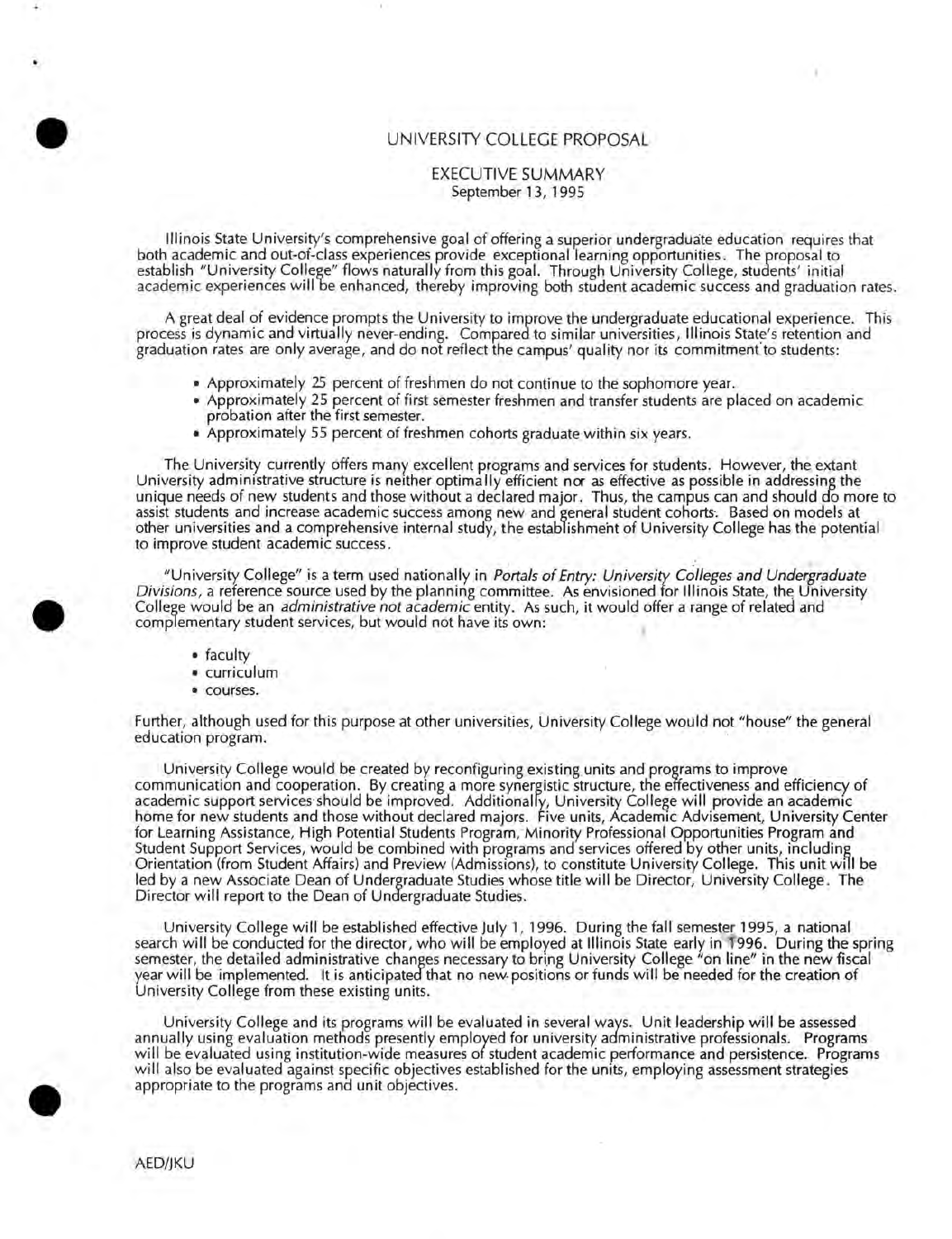# CHRONOLOGY OF UNIVERSITY COLLEGE PLANNING

#### Alan E. Dillingham September 13, 1995

| September 12, 1994 | Provost Urice asks for preliminary assessment of need for a unit like University<br>College. A three person team within Provost's Office is asked to conduct<br>review.                                                                                                     |
|--------------------|-----------------------------------------------------------------------------------------------------------------------------------------------------------------------------------------------------------------------------------------------------------------------------|
| October 19, 1994   | Study team reports to Provost, recommending a "comprehensive<br>feasibility study for the establishment of the University College."                                                                                                                                         |
| December 2, 1994   | Provost Urice presents general plan for establishing University College to<br>academic department chairpersons.                                                                                                                                                             |
| December 20, 1994  | With assistance of chairperson of Academic Senate, Provost establishes an eight<br>person ad hoc University College Planning Committee to examine university<br>academic support services and make a recommendation regarding the<br>establishment of a University College. |
| March 31, 1995     | University College Planning Committee submits its report to the Provost.<br>Committee recommended that a new administrative unit, University College, be<br>created by reconfiguring existing units and programs.                                                           |
| April, 1995        | Committee report distributed to Provost's Advisory Council, Vice Presidents<br>and to units involved in potential reorganization. Feedback solicited and<br>received.                                                                                                       |
| May 18, 1995       | Provost Urice submits Committee report to former President Wallace asking the<br>President to endorse the Committee recommendations for creation of University<br>College.                                                                                                  |
| May 22, 1995       | President Wallace endorses report.                                                                                                                                                                                                                                          |
| August, 1995       | Interim President Strand reviews and endorses report.                                                                                                                                                                                                                       |
| September 5, 1995  | Academic Affairs Committee of Senate reviews University College Planning<br>Committee report.                                                                                                                                                                               |
| September 13, 1995 | Presentation of University College recommendation to Senate as information.                                                                                                                                                                                                 |
|                    |                                                                                                                                                                                                                                                                             |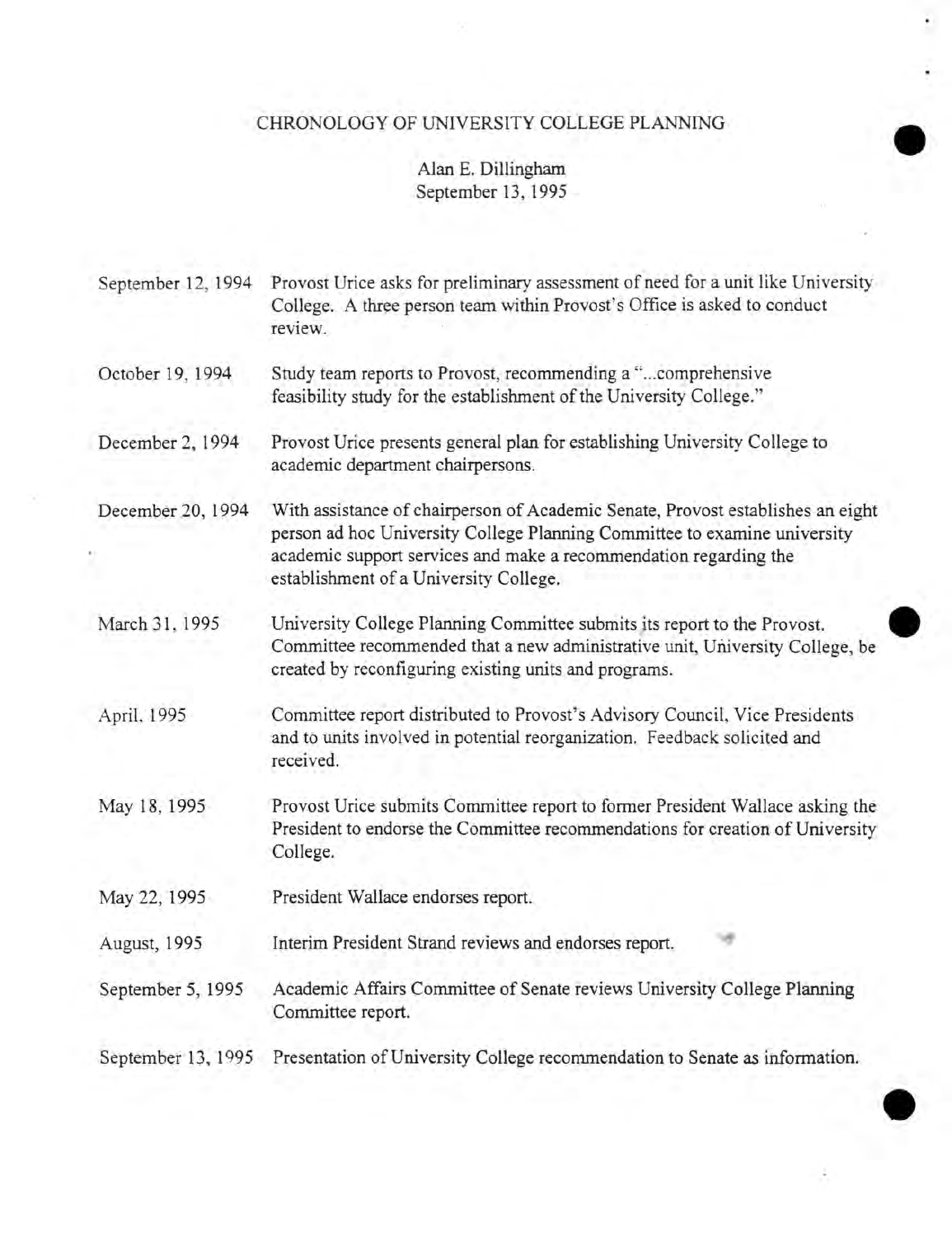## Office of the Vice President and Provost

•

•

•



*Will* Address NCA/Campus Concerns:

- .:. Retention and Graduation Rates
- .:. Coordinated Academic Support **Services**
- .:. General Student Population Needs
- .:. Center for Teaching and Learning Office of the Vice President and Provost

~tive: *"University College"* 

Will Not... \*Have a Faculty ·:·Have a Curriculum ·:·Have for-Credit Courses ·:·Be a "College"

Office of the Vice President and Pr

~tive: *"University College"* 

.:. October 194: Feasibility Report Done

<- December 194: Appoint Committee

.;. April 195: Committee Report Due

Office of the Vice President and Provosi

<- April-December Planning, Budgeting '95 Consultations/Approvals

 $\triangleleft$  January '96  $\cdot$  July '96

Select/Hire "Director" Open University College

From Provost's Presentation to Academic Chairpersons, 12/2/94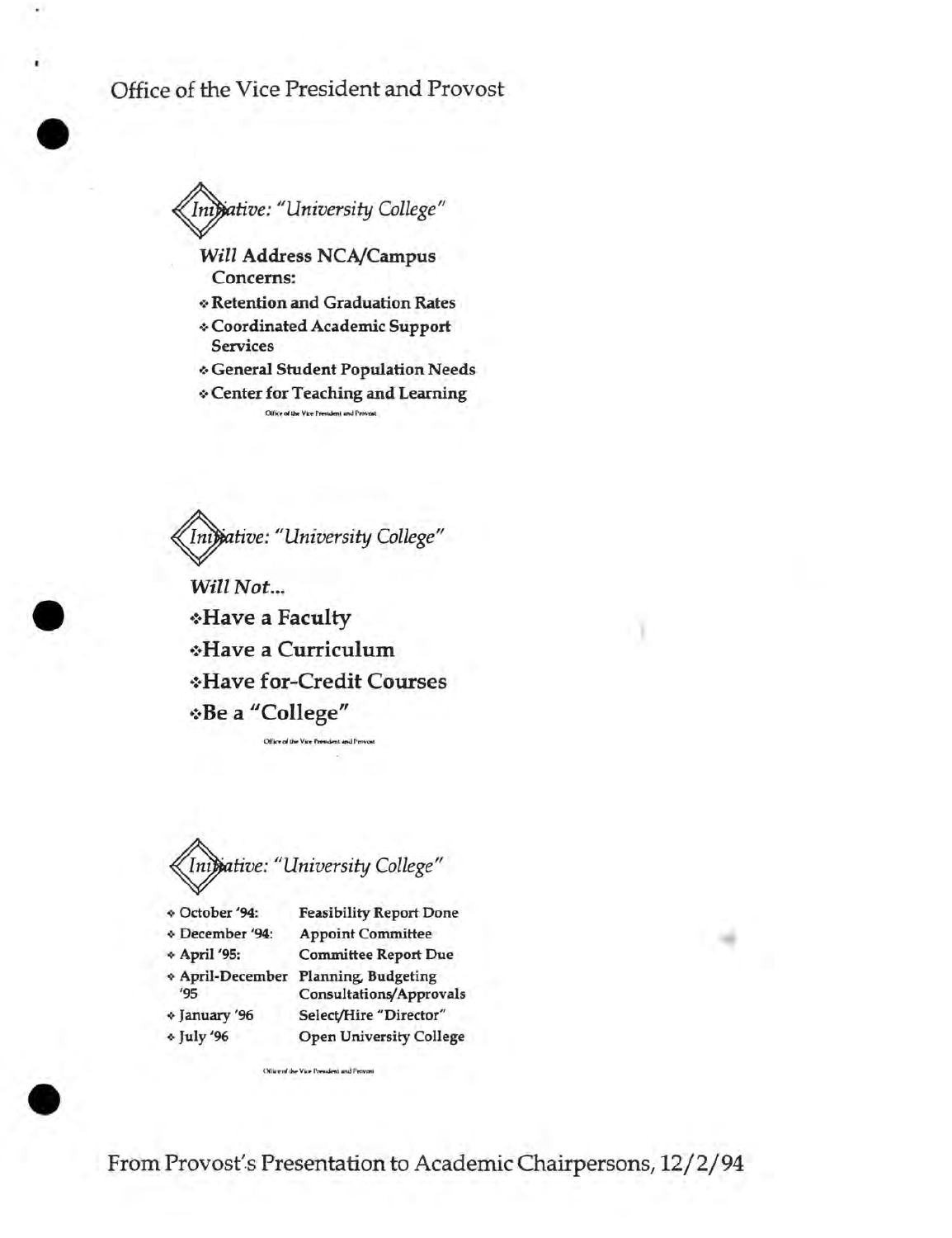# **Office of the Provost**

•

•



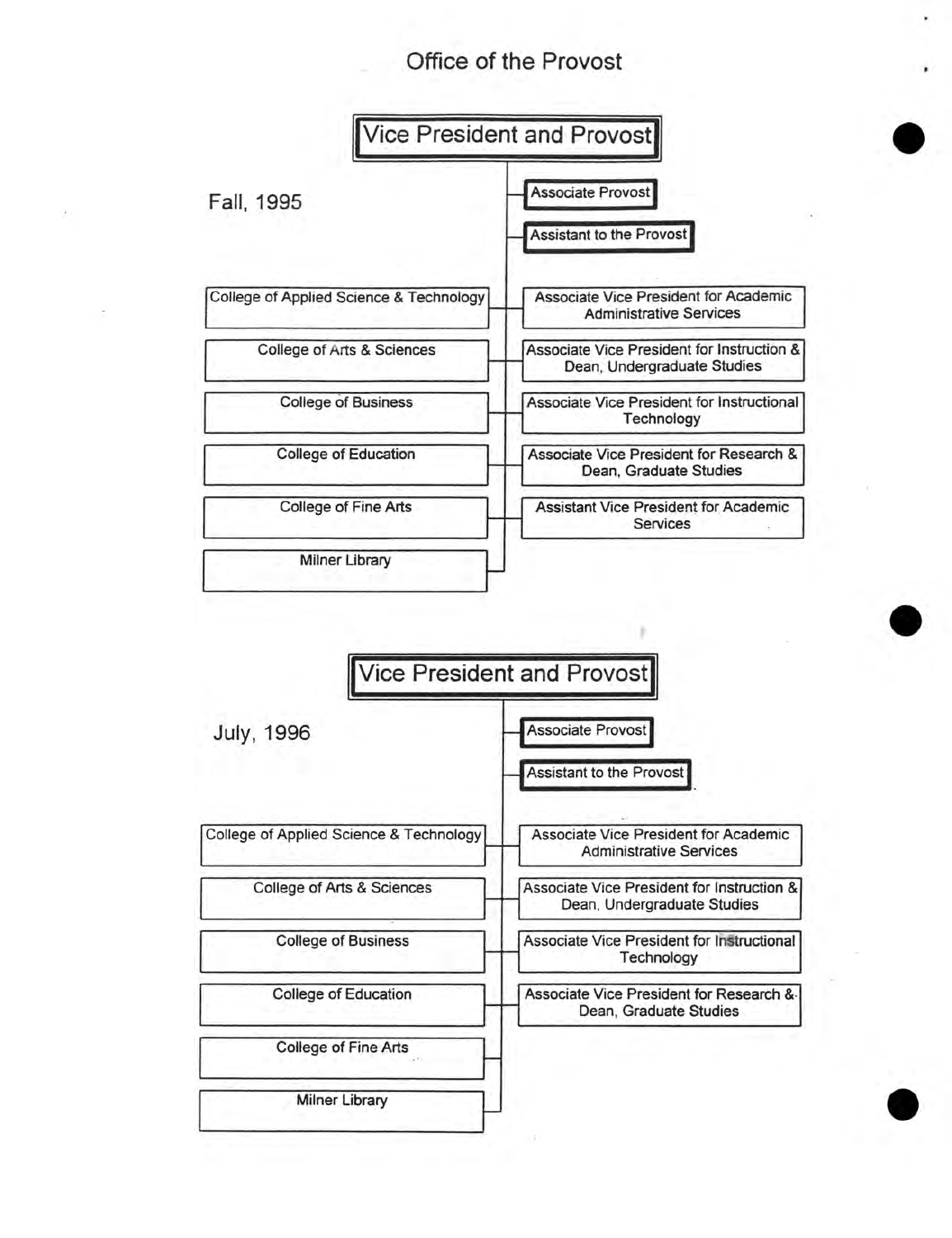### Current Structure: Office of Usaergraduate Instruction Fall, 1995

•



Current Structure: Assistant Vice President for Academic Services Fall, 1995

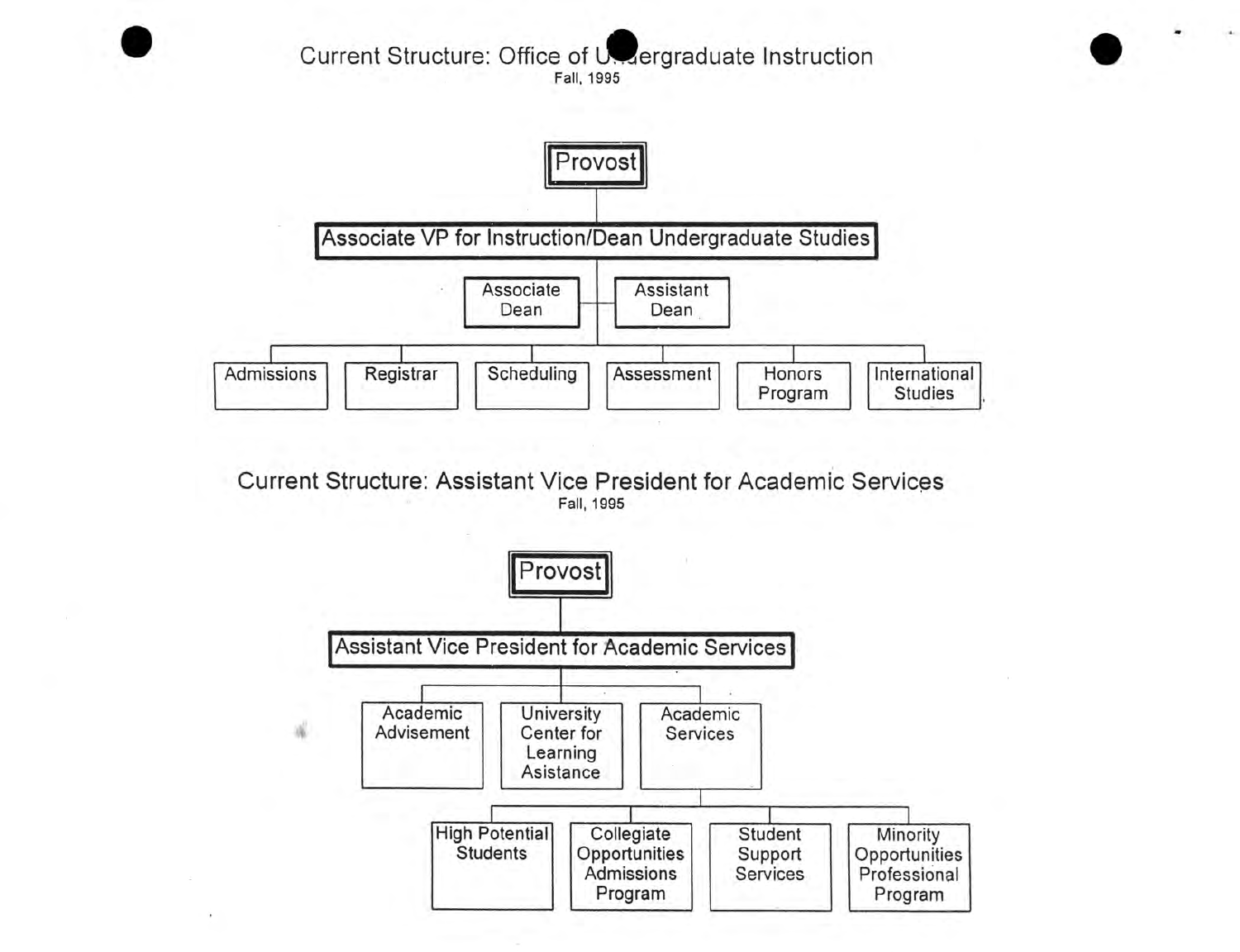Planned Structure: Office of Undergraduate Instruction with University College July, 1996



•

•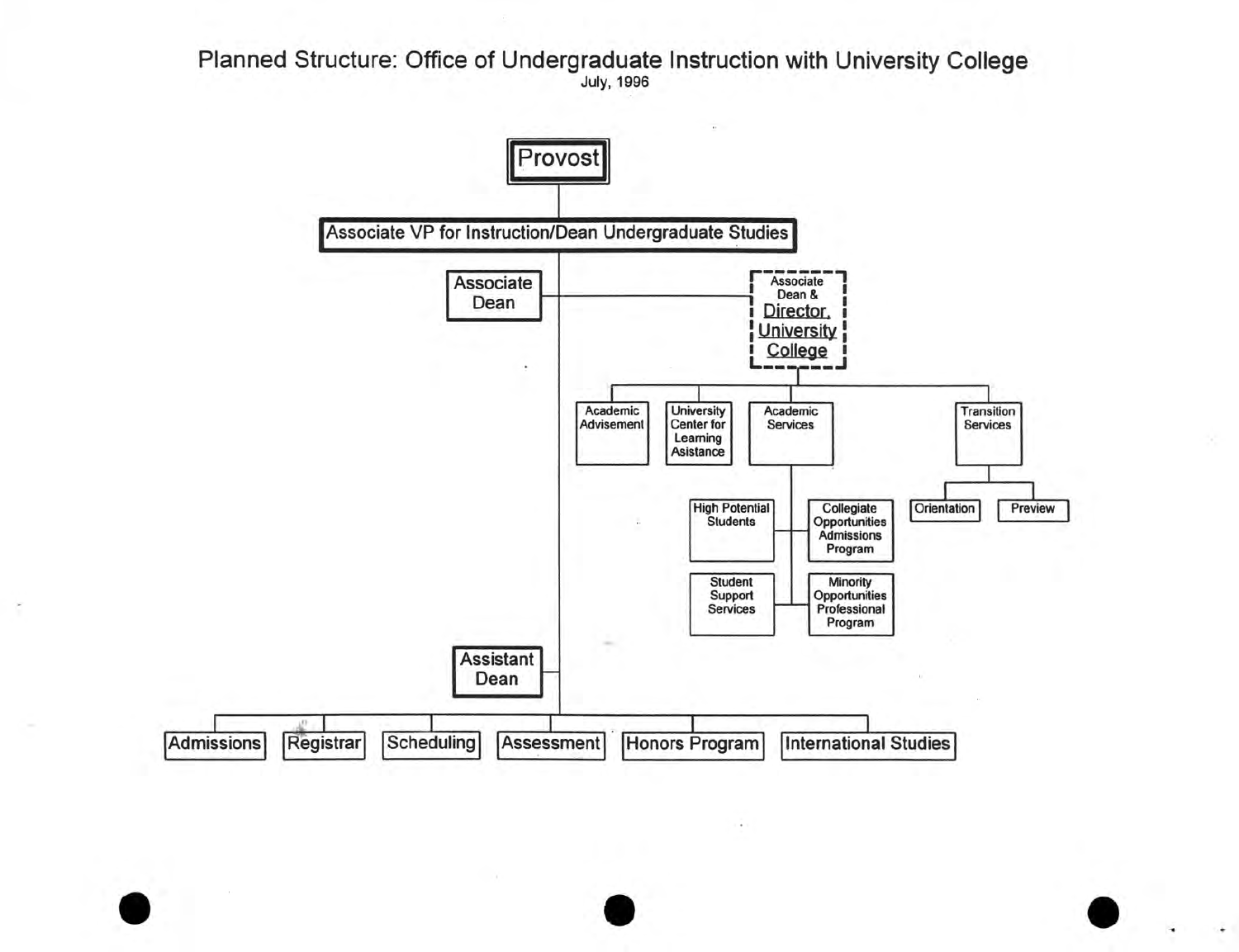#### Fall 1992 New Beginning Freshmen Persistence Rates By Year, Major and Racial/Ethnic Designation

•

**.**

•

**-**

|                            | Year <sub>2</sub> | Year 3 |
|----------------------------|-------------------|--------|
| <b>Total Cohort</b>        |                   |        |
| Total (2,899 students)     | 73.4%             | 62.8%  |
| Black/Non-Hispanic (303)   | 43.9              | 37.3   |
| Hispanic (80)              | 53.8              | 40.0   |
| White/Non-Hispanic (2,456) | 77.5              | 66.7   |
| General Student Major      |                   |        |
| Total (930)                | 64.3              | 53.0   |
| Black/Non-Hispanic (197)   | 36.5              | 33.0   |
| Hispanic (43)              | 39.5              | 32.6   |
| White/Non-Hispanic (666)   | 73.7              | 60.1   |
| All Other Majors           |                   |        |
| Total (1,969)              | 77.7              | 67.4   |
| Black/Non-Hispanic (106)   | 57.5              | 45.3   |
| Hispanic (37)              | 70.3              | 48.6.  |
| White/Non-Hispanic (1,790) | 78.9%             | 69.2%  |
|                            |                   |        |

Fall 1993 New Beginning Freshmen Persistence Rates By Year, Major and Racial/Ethnic Designation

I

|                            | Year 2 |
|----------------------------|--------|
| Total Cohort               |        |
| Total (2,405 students)     | 73.3 % |
| Black/Non-Hispanic (338)   | 53.6   |
| Hispanic (87)              | 55.2   |
| White/Non-Hispanic (1,927) | 77.4   |
| General Student Major      |        |
| Total (681)                | 61.1   |
| Black/Non-Hispanic (184)   | 40.8   |
| Hispanic (43)              | 44.2   |
| White/Non-Hispanic (438)   | 71.0   |
| Il Other Majors            |        |
| Total (1,724)              | 78.1   |
| Black/Non-Hispanic (154)   | 68.8   |
| Hispanic (44)              | 65.9   |
| White/Non-Hispanic (1,489) | 79.2%  |
|                            |        |

 $\rightarrow$